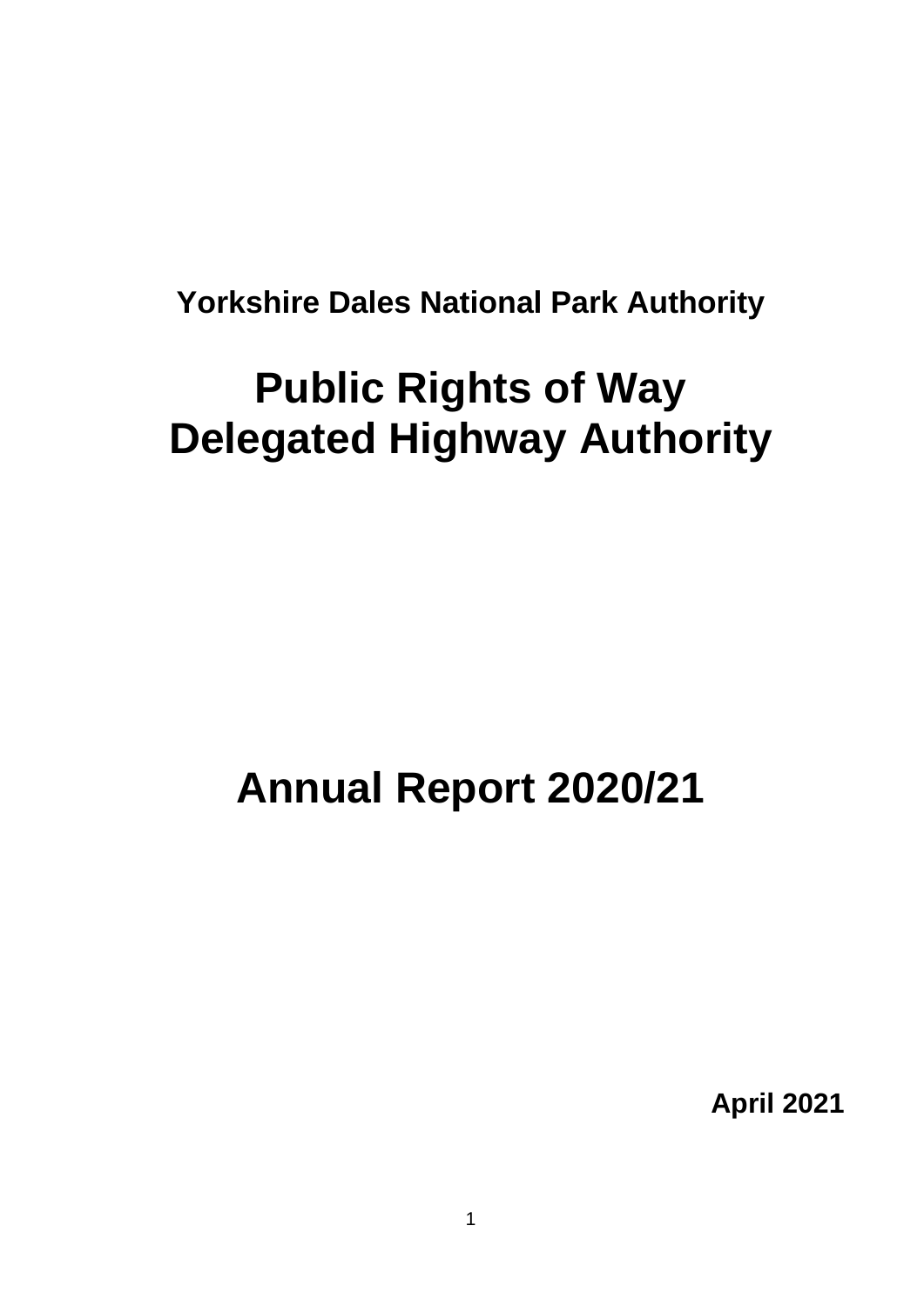# **Introduction**

- 1. For the period of this report, April 2020 to March 2021, the Yorkshire Dales National Park Authority (the Authority) had delegated Highway Authority responsibilities for maintenance of 2,608 km of public rights of way (footpaths, bridleways, byways open to all traffic, and restricted byways) within the National Park area. The current Delegation Agreements are with North Yorkshire County Council (NYCC) and Cumbria County Council (CCC) for maintenance of 1898 km and 710 km respectively. There are a further 16 km of public rights of way in the Lancashire area of the National Park, which Lancashire County Council (LCC) continued to maintain in 2020/21. A similar Delegation Agreement with LCC, as those with NYCC and CCC, was agreed in March 2021. In total there are 2,623 km of public rights of way in the National Park, which from 1 April 2021 the Authority is responsible for their maintenance.
- 2. The Delegation Agreements cover a broad range of functions that allow for the management of public paths on the ground. These functions can be summarised as:
	- Signposting of public paths
	- The maintenance and improvement of public paths
	- The maintenance of river crossings
	- Traffic Regulation Orders and Temporary Closure Orders
	- Enforcement and protection of public rights.
- 3. The Authority has taken on these responsibilities because it recognises that a wellmaintained rights of way network is fundamental to the achievement of its statutory purposes, particularly its second purpose - promoting the understanding and enjoyment of the special qualities of the National Park.

# **About this Report**

- 4. This report identifies the key achievements for the year 2020/21. It considers the Authority's corporate actions, targets and progress relating to the following areas:
	- General maintenance
	- River crossings
	- Major projects
	- Path Orders and Definitive Map
	- Pennine National Trails Partnership Management
	- Unclassified Unsurfaced Roads (North Yorkshire)
	- Flood damage
	- COVID19 Coronavirus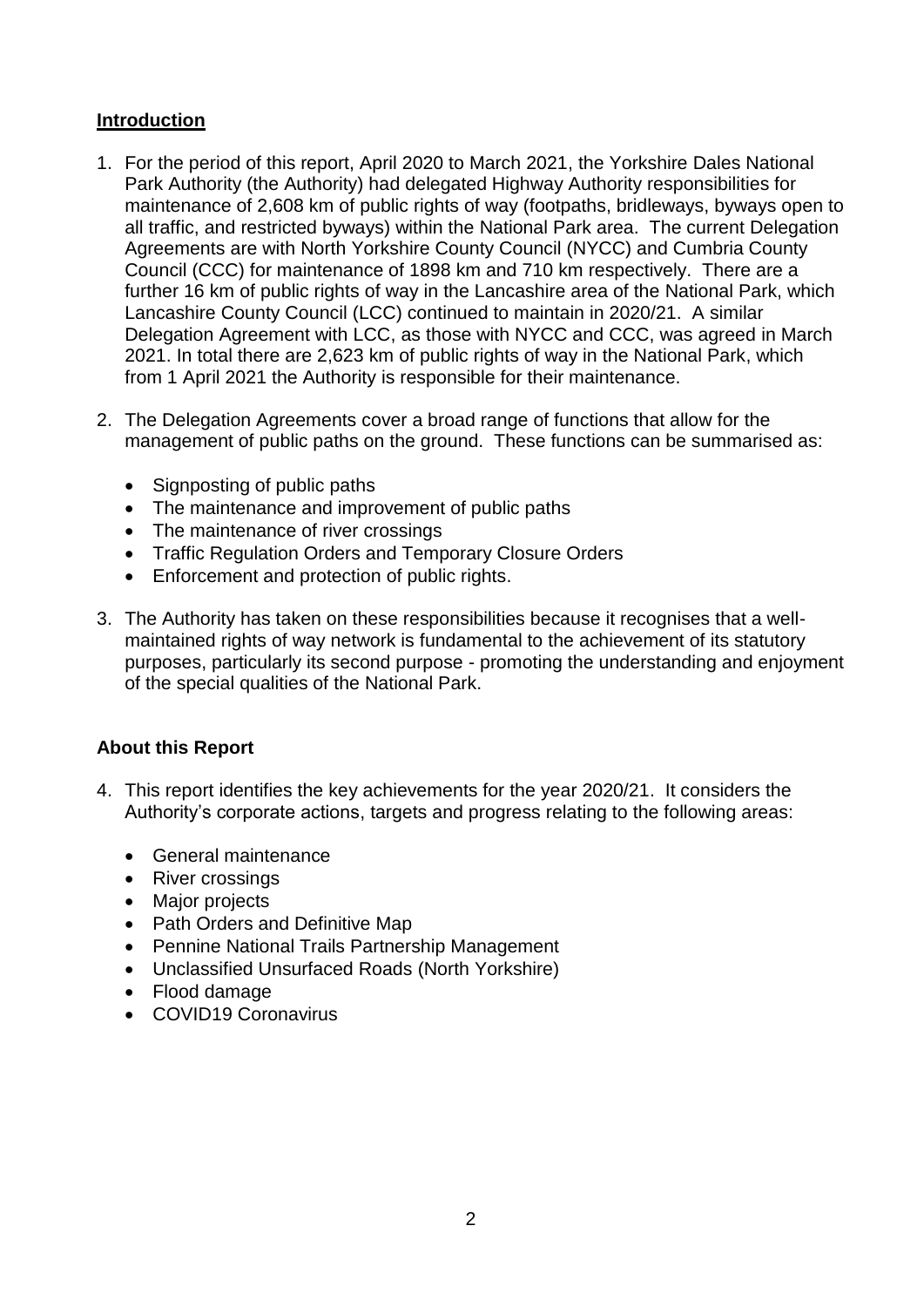#### **Key Achievements 2020/21**

#### **Public Rights of Way Maintenance**

- 5. During 2020/21 the following maintenance work was undertaken:
	- 1,084 improvements to rights of way infrastructure: stiles, gates and signposts;
	- 61 river crossings and 2 sets of stepping stones maintained or replaced;
	- 2.7 km of engineered paths maintained;
- 6. A total of **£207,834** of external funding and in kind contributions were secured for rights of way projects in the National Park. The breakdown is as follows:

| Value                                                                                                                                     | Description                                                                                                                                                                                                                                                                                                                                                                                                                  |
|-------------------------------------------------------------------------------------------------------------------------------------------|------------------------------------------------------------------------------------------------------------------------------------------------------------------------------------------------------------------------------------------------------------------------------------------------------------------------------------------------------------------------------------------------------------------------------|
| £ 64,443<br>£ 23,603<br>1,158<br>£<br>£<br>6,350<br>£<br>862<br>£ 30,384<br>2,102<br>£<br>£<br>6,545<br>£<br>4,560<br>£ 16,645<br>£ 3,755 | National Trails Partnership Manager and Lead Role;<br>Pennine Way Ranger;<br>Pennine Way, maintenance;<br>Pennine Way, Hardraw Flagging;<br>Pennine Way, Malham Flagging;<br>Pennine Bridleway Officer;<br>Pennine Bridleway, maintenance;<br>Three Peaks Project (Friends Scheme, merchandise and donations);<br>Donations for various works Southern Dales;<br>Donations for various works Northern Dales;<br>Path Orders; |
| £ 39,516<br>£ 7,911<br>£207,834                                                                                                           | Works to Unsurfaced Unclassified Roads, (NYCC);<br>Stories in Stone, Ingleborough walkers shelter and topography project                                                                                                                                                                                                                                                                                                     |
|                                                                                                                                           |                                                                                                                                                                                                                                                                                                                                                                                                                              |

Contribution in kind

| £ 800   | NYCC Starbotton Flood Damage Underwater Bridge Report |
|---------|-------------------------------------------------------|
| £20,800 |                                                       |

**£228,734 Total**

#### Pennine Way

- 7. Total funding secured for the Pennine Way, for 2020/21, was £31,973:
	- £23,603 for Pennine Way Ranger post;
	- £ 1,158 for general maintenance works to stiles, gates and river crossings;
	- £ 6,350 for flagging of Hardraw footpath from Kirkby Lonsdale Brewery donation;
	- £ 862 for additional flagging, Miresfield, Malham.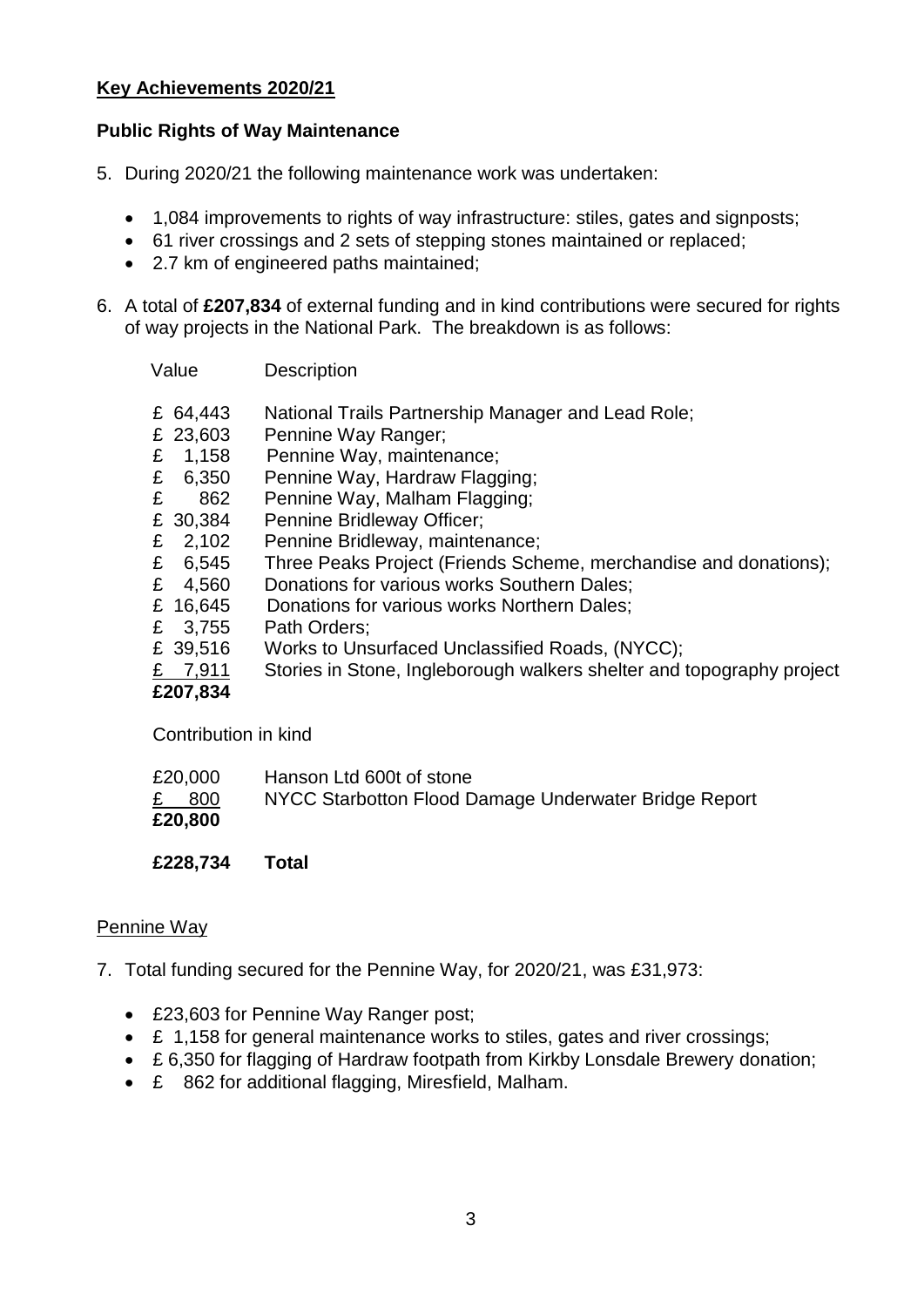# Pennine Bridleway

- 8. Total funding secured for the Pennine Bridleway, for 2020/21, was £32,486:
	- £30,384 for Pennine Bridleway Officer;
	- £ 2,102 for general maintenance works for stiles, gates and river crossings.

#### Pennine National Trails Partnership

9. During 2020/21, the Authority was the Lead Partner for the Pennine National Trails partnership and will continue performing the role for the foreseeable future.

10.Functions of the Lead Partner include to:

- Accept the grant offer from Natural England and claim and receive payments;
- Have an oversight of delivery and report to Natural England about how our financial support has been used by the partnership and what has been; achieved;
- Ensure that partners have the opportunity to participate in the management and development of the maintenance of the trails.
- 11.Over the last year, between April 2020 to March 2021, the partnership has met on 2 occasions by video conference, and the Authority through the partnership has:
	- Distributed 29 grants to 12 different partners;
	- Total expenditure across the trails of £564,640;
	- Grant funding from NE of £348,342 (higher than last year due to securing an additional £16,000 towards the replacement of a large bridleway bridge in Oldham);
	- £216,298 secured in match funding through partner contributions, event donations, official beer sales, and fingerblade (wooden sign) sales;
	- England's Great Walking Trails project produced 3 additional single-centre itineraries for the Pennine Way, largely aimed at the 2021 staycation market;
	- Both trails are being promoted through the Welcome to Yorkshire "Walkshire" campaign alongside the other National Trails in Yorkshire;
	- A new promotional Pennine Bridleway film has been created which will be launched later in the year to coincide with wider marketing of the Pennine Bridleway;
	- Data from people counters along the routes have been very valuable in monitoring the use of the trails during the Covid pandemic;
	- A 'National Trails Alliance Development Manager' has been appointed by the National Trails family – Jo Atkey started in post on 6<sup>th</sup> April 2021.
- 12.The Authority received £50,756 (100%) grant for the Partnership Manager post and £13,867 income for hosting of the Partnership Manager and its role as Lead Partner.
- 13.In 2020 the Partnership continued to work on the England's Great Walking Trails Project through the Discover England Funding which specifically promotes the Pennine Way and holiday package options. In addition, work has continued with Welcome to Yorkshire on the 'Walkshire' campaign to promote both national trails, as well as producing a video to specifically promote the Pennine Bridleway.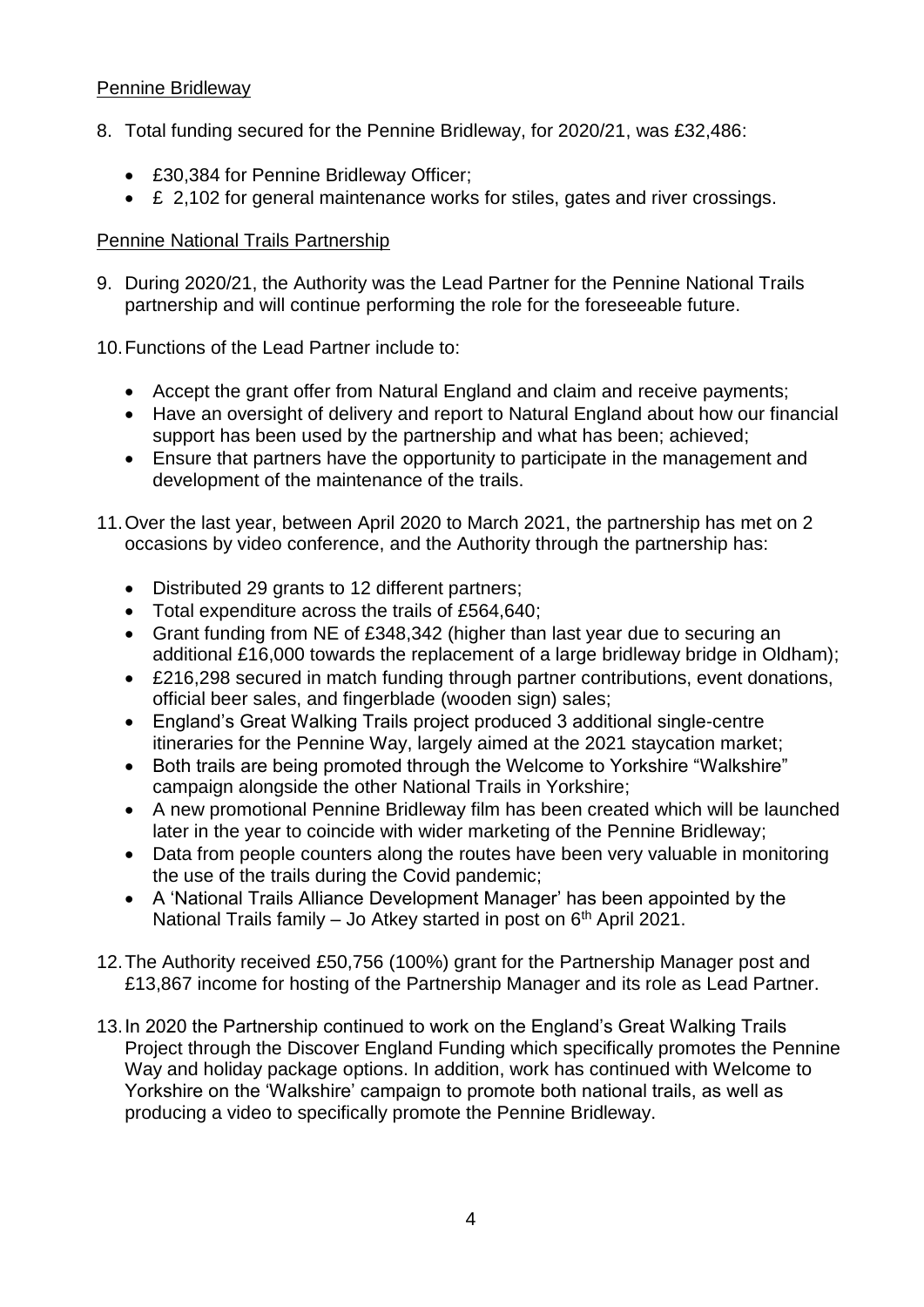#### Three Peaks

- 14.During 2020/21 implementation of the 3 Peaks Project has continued, including carrying out of Phase 2 of the Ingleborough Access Project with the completion of a 172m of stone pitching at High Lot approaching the summit of Ingleborough from the Chapel le Dale and 172m of flagging on the Sulber Nick footpath.
- 15.Due to Coronavirus the Three Peaks income reduced, but still managed to raise £6,545 towards the cost of the Three Peaks Ranger (post furloughed for 6 weeks). The numbers of Friends (386) and Corporate Members (115) have remained constant during the year.

#### **Path Orders and Definitive Map**

16.During 2020/21 progress has continued on Public Path Orders. The following Orders were completed by the Authority:

#### **Public Path Orders:**

| <b>North Yorkshire</b>                                | <b>Order Process</b> |
|-------------------------------------------------------|----------------------|
| Green Gates, Long Preston, Diversion Highways Act     | Confirmed            |
| Craven Lime Works, Langcliffe, Diversion Highways Act | Confirmed            |
| Slei Gill, Arkengarthdale, Diversion Highways Act     | Confirmed            |

#### **Temporary and Emergency Closure Orders**

| <b>North Yorkshire/Cumbria</b>                     | l Order Process |
|----------------------------------------------------|-----------------|
| 11 Emergency Closures                              | Completed       |
| 11 Temporary Closure for 6 months                  | Completed       |
| 13 Further extensions on current Temporary Closure | On-going        |

#### **Resources**

- 17.In 2020/21 there were 8.2 full time equivalent (FTE) members of staff working on rights of way maintenance, and 1 Rights of Way Officer undertaking Path Orders. The Authority's rights of way maintenance budget was £261k.
- 18.In addition, there were a further 2.8 FTE externally funded posts. These were:

#### **Pennine Way Ranger (1.0 FTE)**

The Authority received 63% funding from Natural England for the Pennine Way Ranger.

#### **Pennine Bridleway Project Officer (1.0 FTE)**

The Authority received 63% funding for their maintenance role.

#### **Three Peaks Ranger (0.8 FTE)**

The Three Peaks Ranger post was fully funded through income and donations generated by the project during 2019/20, however, during 2020/21 due to Covid we collected £6,545 through the Friends and Corporate Members, merchandise, event donations and furlough payment.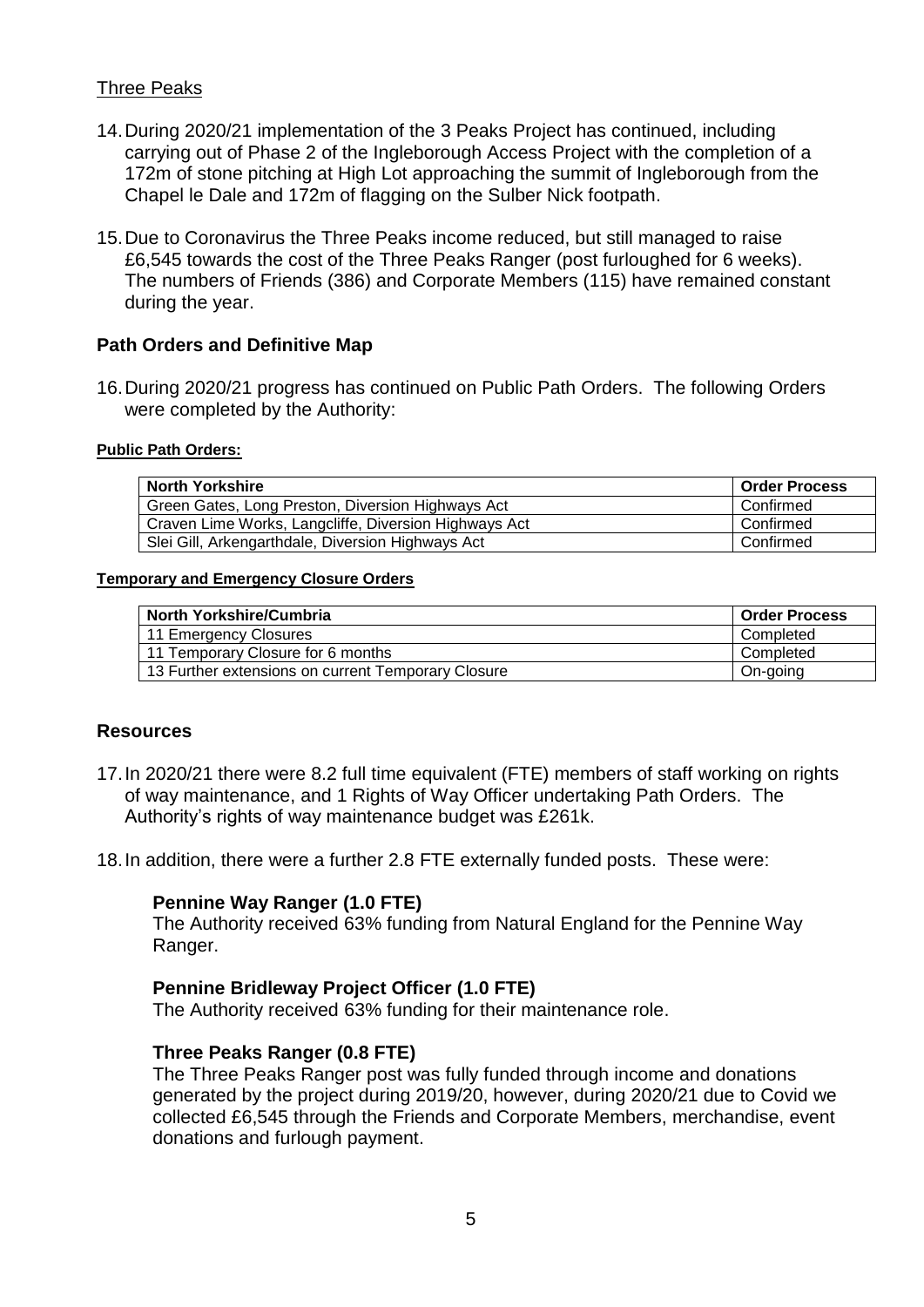19.The Authority is also supported by the Dales Volunteers and other volunteers. In total 424 days of practical work, and 475 days of surveying, were undertaken on the rights of way network by volunteers, this year. This equates to approximately 4 full time staff equivalents; this is a decrease on the previous year of 10 full time equivalents. However, this is a fantastic achievement considering the Coronavirus restrictions in place for much of the year. The surveying of all the PRoW in the National Park is a significant achievement, and means we are in an excellent place to know exactly what work is required for the coming year.

#### **Corporate Plan 2020/21**

20.The National Park Authority's Corporate Plan, 2020/21, sets out a programme of works and measures to assist in achieving the aims of the National Park Management Plan.

Specific performance indicators identified for 2020/21:

| <b>Performance Indicators</b>                                                                                      | 16/17<br>Actual | 17/18<br>Actual | 18/19<br>Actual | 19/20<br>Actual | 20/21<br><b>Target</b> | 20/21<br><b>Actual</b> |
|--------------------------------------------------------------------------------------------------------------------|-----------------|-----------------|-----------------|-----------------|------------------------|------------------------|
| % of public rights of way that are<br>signposted where they leave a metalled<br>road (old National Park area only) | $(96.2\%)$      | (95%)           | (97%)           | (97%)           | 98%                    | 98%                    |
| % of rights of way that are easy to use but<br>may not follow the definitive line<br>(old National Park area only) | (88%)           | (85%)           | (90%)           | (90%)           | 88%                    | 88%                    |

#### 21.Specific Corporate Plan actions for 2020/21 were:

| <b>Action</b>                                                                                                                                                                                                    | <b>NYCC</b><br>In the<br>park | CCC<br>In the<br>park | <b>Total</b> | <b>Achieved</b> |
|------------------------------------------------------------------------------------------------------------------------------------------------------------------------------------------------------------------|-------------------------------|-----------------------|--------------|-----------------|
| Repair 2.6 km of previously engineered routes, including<br>significant works on Mastiles Lane, Bordley, Hardraw<br>flagged path, High Abbotside, Askrigg flagged path,<br>Whitber Hill resurfacing and High Lot | 2.6km                         |                       | 2.9km        | Yes             |
| Replace a bridge at Underley Grange, Casterton and<br>carry out repairs to 3 other bridges                                                                                                                       | $\overline{4}$                | 1                     | 5            | Yes             |
| Undertake the first phase of erosion repair to the Simons<br>Seat path by flagging 300m.                                                                                                                         | 300m                          |                       | 300m         | Yes             |
| Maintain existing roadside signs so that the number of<br>places where a right of way is signposted from a metalled<br>road remains at 98%.                                                                      |                               |                       | 98%          | Yes             |
| Repair stiles and gates identified in parish path surveys<br>so that 93% remain in satisfactory condition.                                                                                                       |                               |                       | 94%          | Yes             |
| In conjunction with Natural England, implement the<br>second phase of the Ingleborough Access Project.                                                                                                           |                               |                       |              | Yes             |
| With funding support from NYCC, implement a<br>programme of flood recovery work to footpaths and<br>bridges in Swaledale and Arkengarthdale.                                                                     |                               |                       |              | Yes             |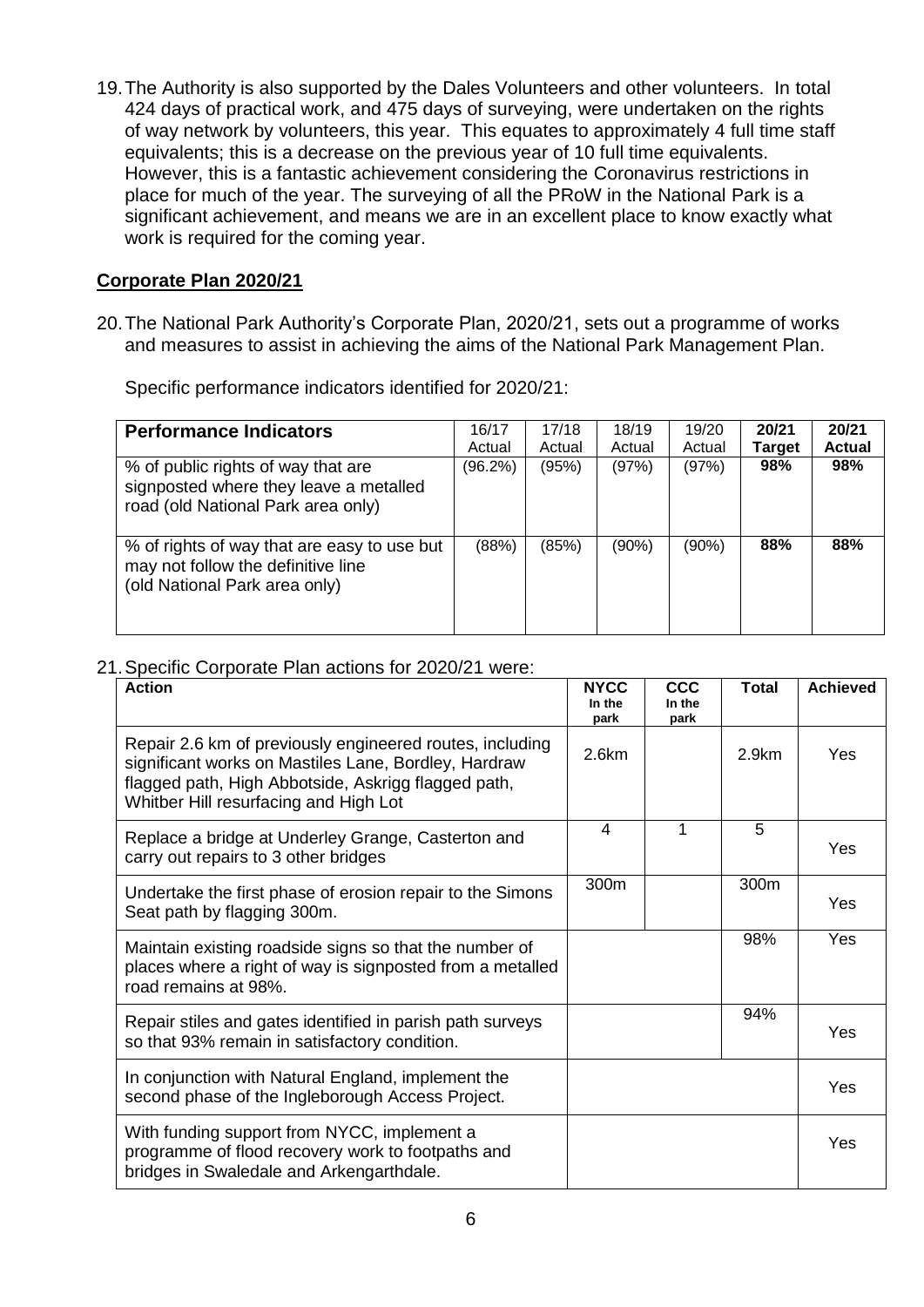# **Performance Indicators by area**

22.The table below breaks down the performance indicators further. The individual county figures are given in relation to the network of rights of way within each individual area. (Results are taken from the Yorkshire Dales Access Recording Database, rather than field survey, and for the whole National Park area unless stated).

| <b>Performance Indicator</b>                                                                                                   | Target | <b>NYCC</b><br>In the park | <b>CCC</b><br>In the park | <b>LCC</b><br>In the park | <b>YDNPA</b> |
|--------------------------------------------------------------------------------------------------------------------------------|--------|----------------------------|---------------------------|---------------------------|--------------|
| % of Rights of Way that are Easy to Use<br>by members of the public (but may not<br>follow the definitive line) (Field Survey) | 90%    | 91%                        | 84%                       | 78%                       | 88%          |
| % of Rights of Way that are signposted<br>where they leave a road                                                              | 98%    | 98%                        | 98%                       | 86%                       | 98%          |
| % of infrastructure - stiles gates and signs<br>in 'condition 1'                                                               | 93%    | 95%                        | 90%                       | 69%                       | 94%          |
| <b>Performance Indicator</b>                                                                                                   | Target | <b>NYCC</b><br>In the park | <b>CCC</b><br>In the park | <b>LCC</b><br>In the park | <b>YDNPA</b> |
| % of rights of way that are accessible for<br>people with limited ability                                                      | 209km  |                            |                           |                           | 215km        |

#### **Ease of Use results**

- 23.The Authority's 2020/21 objective for Rights of Way maintenance is based on the new National Park Management Plan 2019/24. The objective for 2020/21 was 88%:
	- *Target Benefit a wide variety of users by raising the standard of all public rights of way so that 90% are 'easy to use' by 2023.*
- 24.In 2013, the English National Park Authorities Joint Improvement Group (JIG) agreed to collect one indicator, across all the English National Parks. The indicator for 'Ease of Use' for the English National Parks is:
	- % Percentage of rights of way that are 'Easy to Use' but may not follow the exact definitive line.
- 25.Each year's survey selects, randomly, a number of paths making up 5% of the overall network. In total, approximately 132km were surveyed (88km NYCC, 42km CCC and 2km LCC) in the National Park in 2020. The 'Ease of Use' figure is then calculated from the length of routes which pass the 'Ease of Use' definitions as agreed by the English National Parks Joint Improvement Group.

| 2020 Ease of Use Results                                                                                                     | <b>NYCC</b><br>In the Park | CCC<br>In the Park | LCC<br>In the park | YDNPA |
|------------------------------------------------------------------------------------------------------------------------------|----------------------------|--------------------|--------------------|-------|
| % Percentage of rights of way that are 'Easy to<br>Use' but may not follow the exact definitive line<br>in the National Park | 91%                        | 84%                | 78%                | 88%   |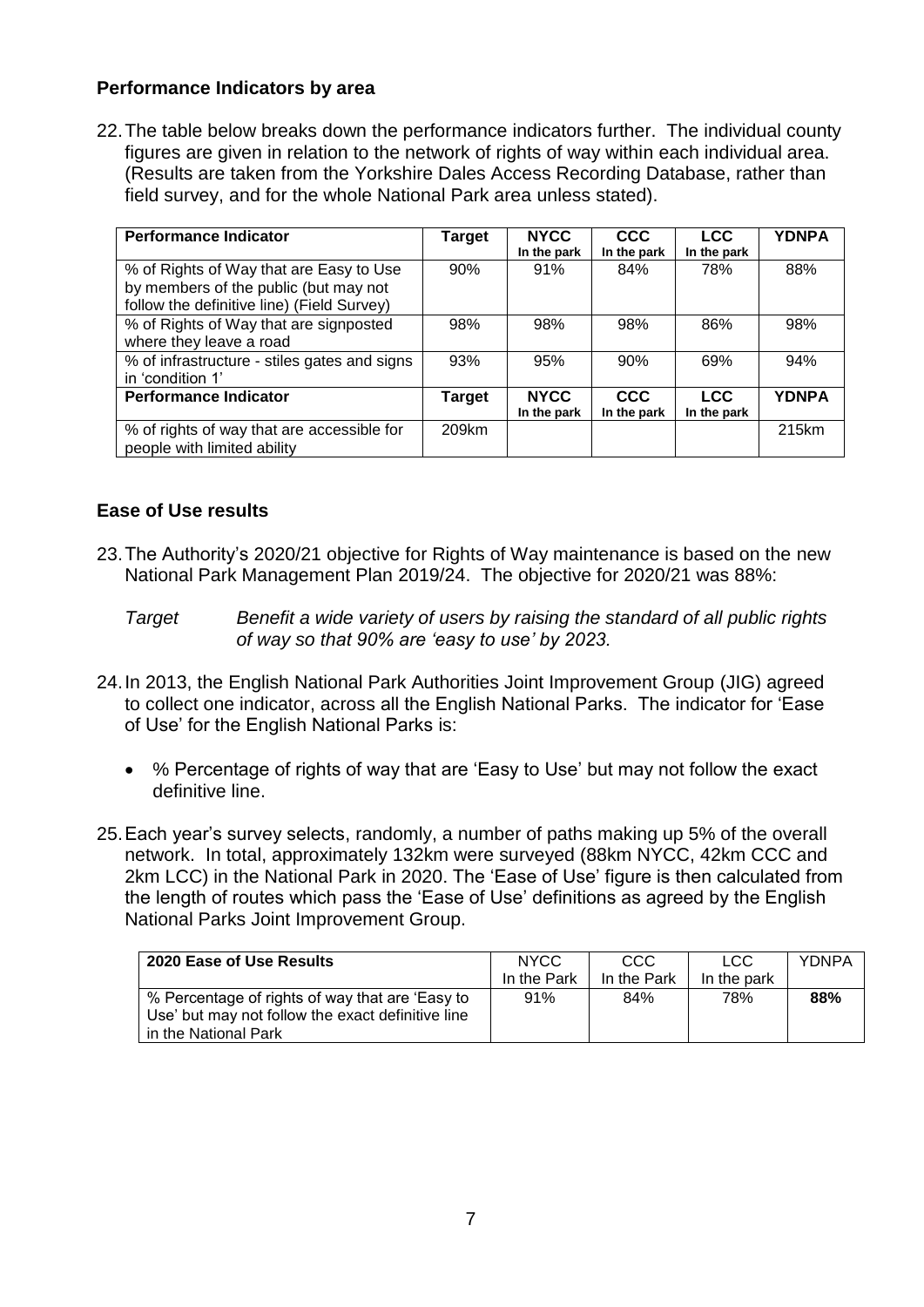### **Signing**

*Target. Maintain at 97% the proportion of public rights of way that are signposted where they leave a metalled road in 2020/21.*

- 26.The Authority's 2020/21 objective for 'signing' is based on the whole of the national park and the 5 Year Maintenance Plan 2019/24 and Corporate Action Plan targets. The calculations below give a true picture of the situation across the National Park.
- 27.The Access Recording System indicates that there were 2,064 places in the National Park requiring a signpost at the roadside. There were (98%) actually in situ with 38 (2%) missing. During 2020/21, 172 directional signs were replaced or repaired where they leave metalled roads, indicating designation (footpath/bridleway), distance and destination. In addition, 144 signposts have been replaced or repaired indicting direction, distance or status along public rights of way in the National Park.
- 28.Signposts from a Metalled Road based on the Yorkshire Dales National Park Access Recording System:

|              | Total | <b>Present</b> | <b>Missing</b> | % in situ |
|--------------|-------|----------------|----------------|-----------|
| <b>YDNPA</b> | 2311  | 2,273          | 38             | 98%       |
| <b>NYCC</b>  | 1474  | 1464           |                | 99%       |
| CCC          | 808   | 784            | 24             | 97%       |
| LCC          | 29    | 25             |                | 86%       |

#### **General Maintenance**

29.The following section provides a brief breakdown of the main areas of works carried out, during 2020/21, in relation to the maintenance of stiles, gates and signage along the rights of way network.

#### **Infrastructure**

| <b>Type</b>                     | <b>Total improved</b><br>2020/21 |
|---------------------------------|----------------------------------|
| <b>Ladder Stile</b>             | 9                                |
| <b>Timber Step Stile</b>        | 56                               |
| <b>Stone Step Stile</b>         | 74                               |
| <b>Stone Squeeze Stile</b>      | 164                              |
| Fieldgate > 5ft                 | 220                              |
| Handgate $<$ 5ft                | 117                              |
| <b>Kissing Gate</b>             | 18                               |
| <b>Boardwalk</b>                | 5                                |
| Signpost (directional on route) | 126                              |
| Waymarker post                  | 87                               |
| Information Sign                | 15                               |
| Roadside Signpost Present       | 139                              |
| <b>Steps</b>                    | 18                               |
| Culvert                         | 36                               |
| Total                           | 1084                             |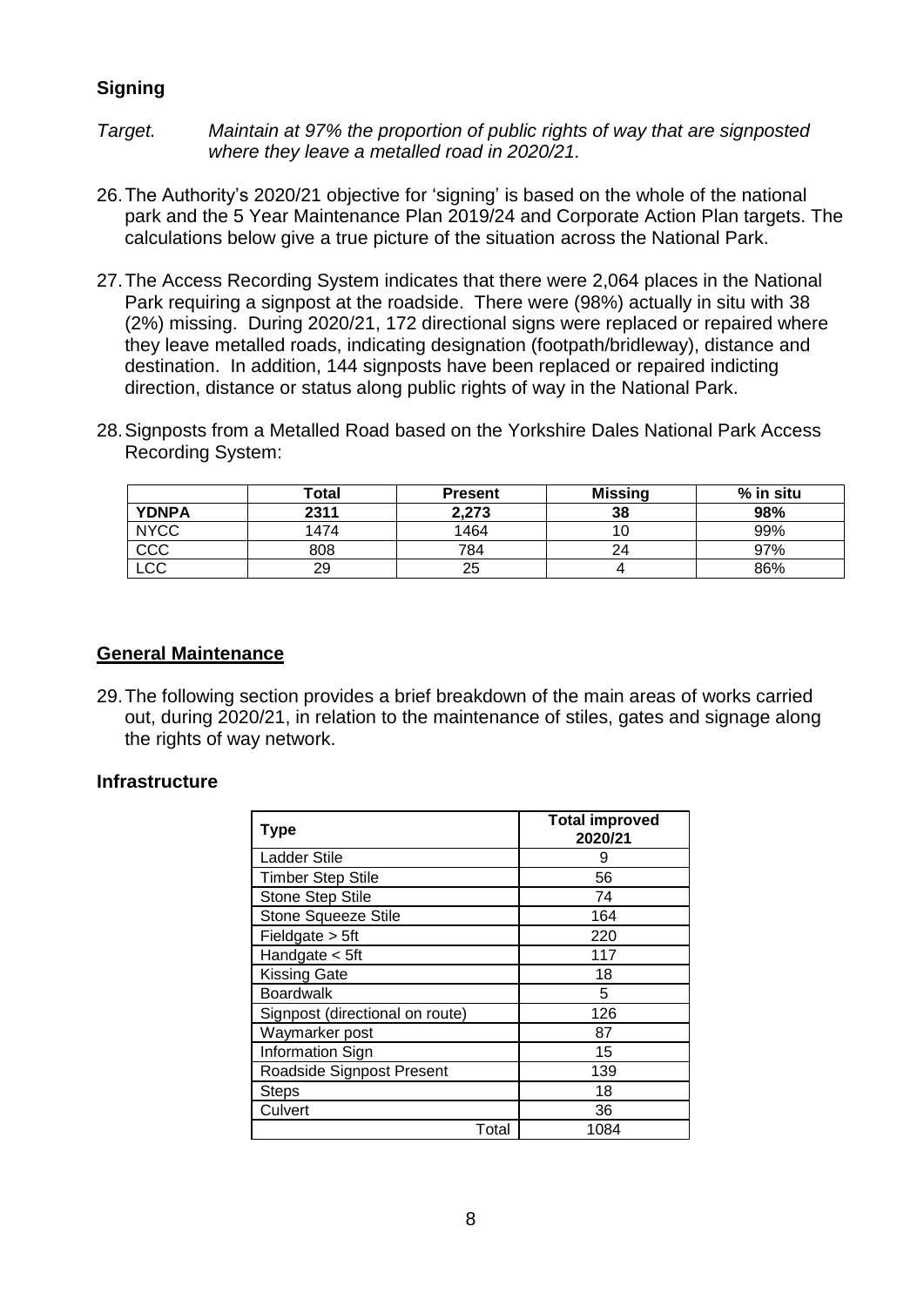# **River Crossings (includes bridges and stepping stones)**

| <b>TYPE</b>            | <b>Cumbria CC</b>           | <b>NYCC</b>                 | <b>YDNPA</b>      |                  |
|------------------------|-----------------------------|-----------------------------|-------------------|------------------|
|                        | repair/replaced/<br>erected | repair/replaced/<br>erected | Total<br>improved | Total in<br>Park |
| <b>Bridges</b>         |                             | 50                          | 61                | 977              |
| <b>Stepping Stones</b> |                             |                             |                   | 33               |
| Гotal                  |                             | 52                          | 63                |                  |

# **Miles without Stiles (access for those with limited ability)**

- 30.Wherever an existing right of way is being maintained, every opportunity to replace difficult barriers with more accessible features will be considered, e.g. replacing a ladder stile with a gap or gate. The less remote a route, the more stringently this criterion will be applied.
- 31.We will also continue to measure the two 'access for all' indicators against very strict criteria as laid out by Natural England. This is based on the Countryside Agency 'Zone A' national standard which is equivalent to BT Access for All Standard 3, that is routes designed for wheelchair use (1<sup>st</sup> indicator) rather than more challenging routes capable of being used by wheelchair users with strong pusher (2<sup>nd</sup> indicator).
- 32.Over the year we have continued to make progress by increasing the length of rights of way that are accessible for people with limited ability to 215km, an increase of 11km on the previous year. We have continued to reduce physical barriers along rights of way by removing stiles and replacing with gates. There has also been some initial work to identify and test, practically, routes by less abled visitors in the new area of the National Park and we hope to add these this coming year.

# **Major Projects**

33.Under the Delegation Schemes the Authority has responsibility for the surface condition of rights of way. Each year projects are identified, by Rangers, for specific works which either improve 'Ease of Use' or enhance a route. The projects listed below are those with a capital expenditure greater than £1,000, and in most cases significantly more.

| <b>Route</b>                                 | <b>Works Undertaken</b>                      |
|----------------------------------------------|----------------------------------------------|
|                                              |                                              |
| <b>North Yorkshire County Council</b>        | <b>Maintain Previously Engineered Routes</b> |
| Mastilles Lane Bridleway, Bordley            | 200m surfacing                               |
| Dales Way Footpath, Appletreewick            | 50m surfacing and riverside revetment        |
| Permissive path, Kettlewell                  | 150m surfacing                               |
| Whitber, 3 Peaks Footpath                    | 100m surfacing                               |
| Ingleborough High Lot, Ingleborough Pitching | 172m stone pitching                          |
| Ingleborough Access Project: Sulber flagging | 174m flagging                                |
| Park Field, Footpath Reeth & Healaugh        | 100m surfacing                               |
| Harkerside Bridleway, Swale Trail, Reeth     | 500m surfacing                               |
| Low Lane, Swale Trail                        | 300m surfacing                               |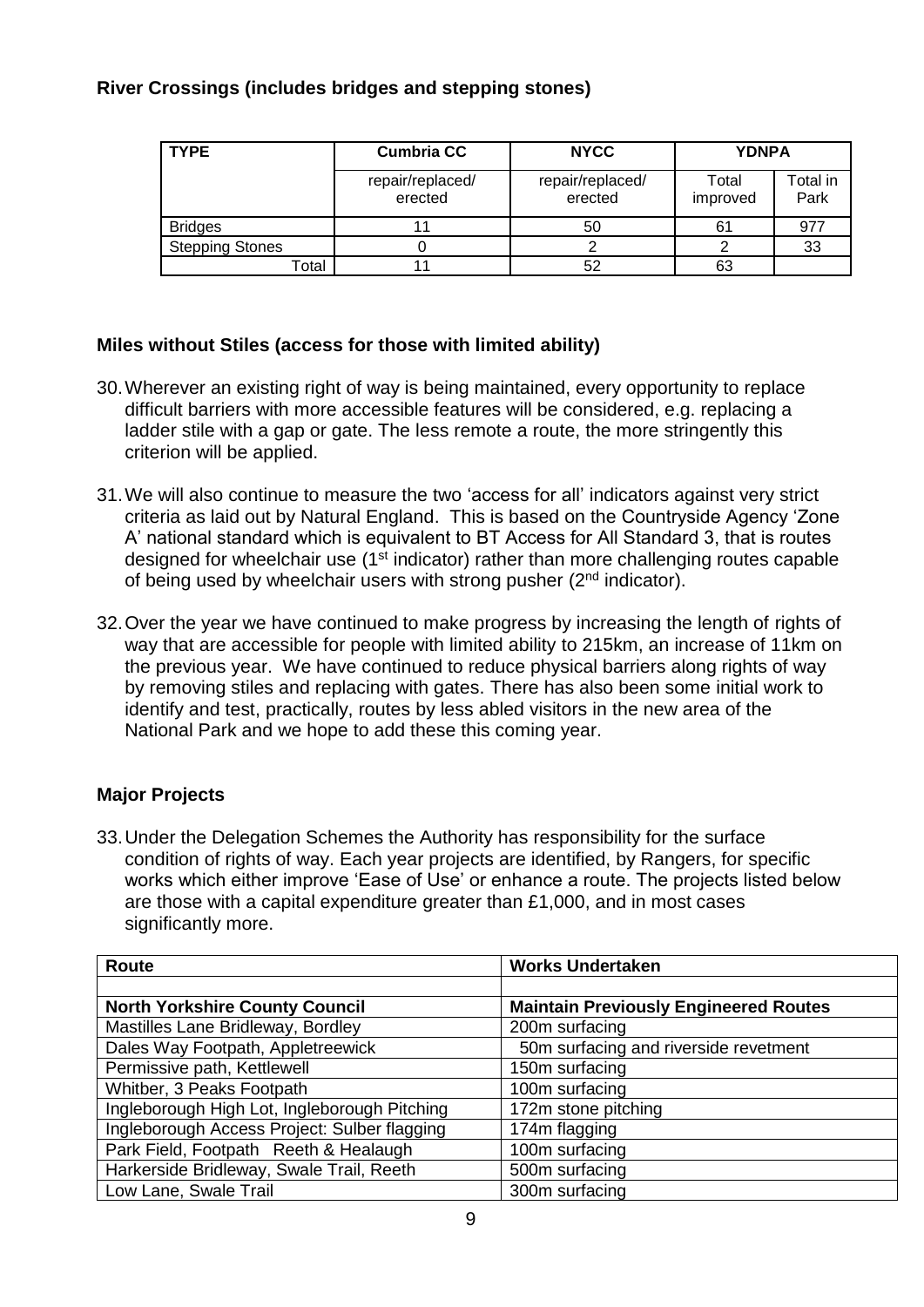| Hardraw Footpath, High Abbotside                | 115m flagging                |
|-------------------------------------------------|------------------------------|
| Stake Road BOAT, Bainbridge                     | 500m surfacing               |
| Cam High Road BOAT, Hawes                       | 500m surfacing               |
|                                                 |                              |
| <b>TOTAL</b>                                    | 2,861                        |
|                                                 |                              |
| <b>Cumbria County Council</b>                   | <b>New Engineering Works</b> |
| Underley Business Centre footpath accessibility | 470m surfacing               |
| upgrade                                         |                              |
| ΤΟΤΑΙ                                           | 470m                         |

#### **Unsurfaced Unclassified Roads**

- 34.In the National Park there is a significant network of unsurfaced unclassified roads (UUR) these routes often provide connections into and within the existing network of footpaths, bridleways, restricted byways and Byways Open to All Traffic (BOATs). This network consists of over 120km of routes that are available to a wide range of users. However, these are not recorded on the Definitive Map and are therefore not part of the delegation agreements with NYCC or CCC. They are however, recorded on the 'list of streets' which the county councils have responsibility for maintaining.
- 35.Over the years, the Authority has worked in an ad-hoc manner (mainly with NYCC) on a number of these routes because of their significance. Last year a more formal working relationship was established with the appointment of a UUR Officer at NYCC. This has led to the Authority being given a third year of funding for works to help maintain these routes, this year and expected to continue in future years for routes across the county. During 2020/21 the following projects, funded by NYCC, have taken place in the National Park at a total cost of **£39,516**.

| <b>UUR Code</b>          | <b>UUR Name</b>        | Location                  | <b>Description or work</b>     |
|--------------------------|------------------------|---------------------------|--------------------------------|
| U2286/9/70               | How Gill Lane          | Park Top, Eastby          | resurfacing and drainage works |
| U2279/2/80<br>U2279/2/60 | <b>Black Hill Road</b> | Appletreewick             | resurfacing works              |
| U1899/9/30               | <b>Windy Pike</b>      | Hanlith                   | resurfacing works              |
| U808/9/40                | Mastiles Lane          | Malham Moor               | resurfacing and drainage works |
| U808/9/60                | Mastilles Lane         | Kilnsey                   | resurfacing works              |
| U431/1/50                | <b>Skell Gate</b>      | Reeth                     | resurfacing and drainage works |
| U447/1/70                | Castle Bolton          | <b>Beldon Beck Bridge</b> | bridge beams replaced          |
| U7028/9/90               | West Cam Road          | Ten End                   | resurfacing and drainage works |
| U2710/1/40               | <b>Widdale Foot</b>    | Ling Beck                 | resurfacing and drainage works |
| U255/9/70                | Dubbing Garth<br>Lane  | Multiple sites            | resurfacing and drainage works |
| U254/9/30                | Low Lane               | Multiple sites            | resurfacing and drainage works |

# **Work Programme 2020 – 21**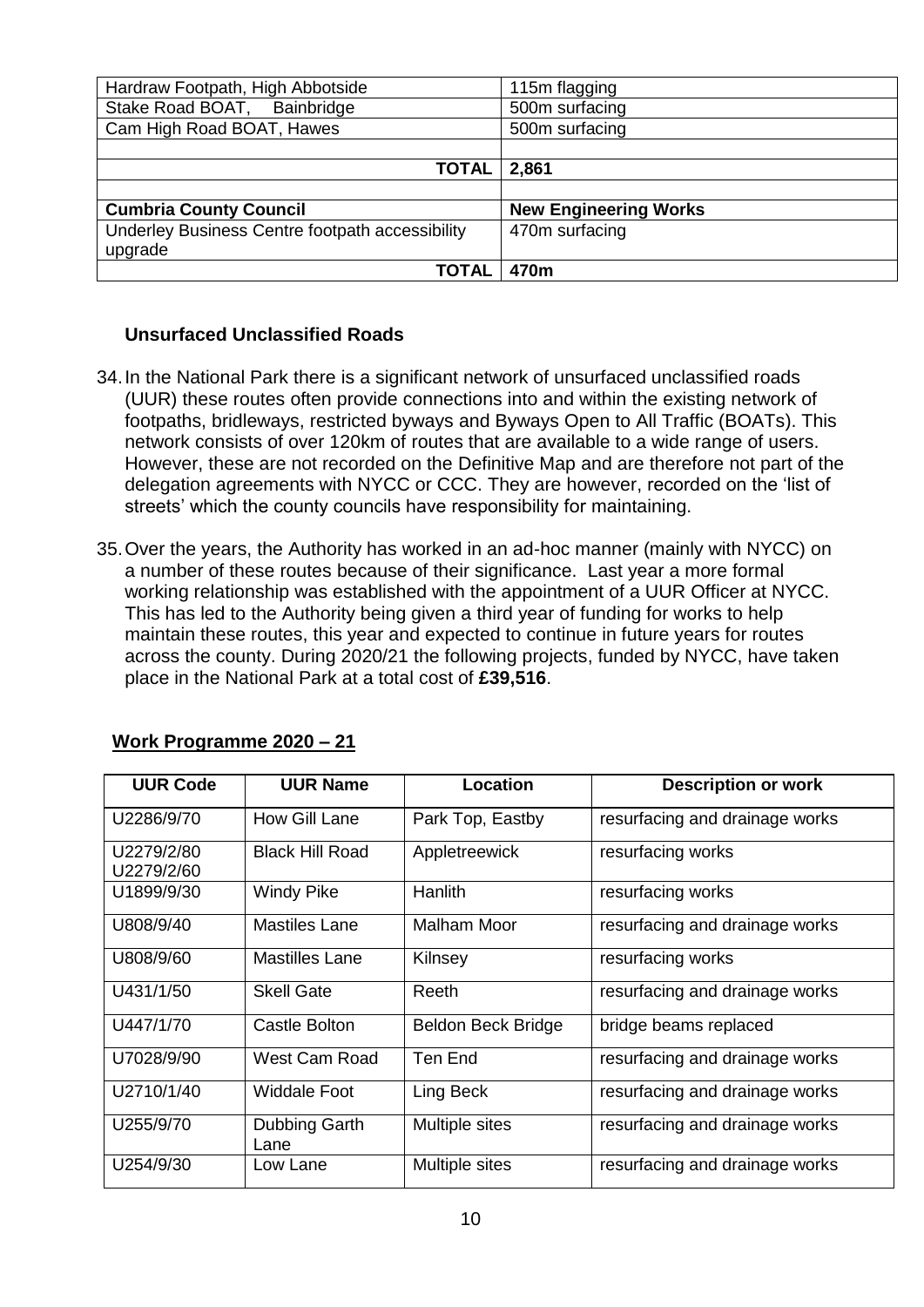| U232/1/60  | <b>Stake Road</b>             | Multiple sites            | resurfacing and drainage works |
|------------|-------------------------------|---------------------------|--------------------------------|
| U228/1/40  | Roman Road -<br>Cam High Road | Four Lane ends            | resurfacing and drainage works |
| U1052/9/70 | Morpeth Gate                  | <b>West Witton Steeps</b> | resurfacing and drainage works |

# **Flood Damage**

36.On the 30 July 2019 a significant cloud burst occurred resulting in 113mm (4.45 inches) falling in just 3 hours in the north east corner of the park. This caused significant damage around Arkengarthdale, Reeth and Grinton. The following is a full list of the works identified since the initial flood event and progress made to date.

| <b>PARISH</b>         | <b>NAME</b>                                  | <b>LENGTH</b>    | <b>DESCRIPTON</b>                  | <b>Progress</b>  |
|-----------------------|----------------------------------------------|------------------|------------------------------------|------------------|
| Arkengarthdale        | Arkle Beck, Langthwaite                      | 14m              | Footbridge.                        | Completed        |
| Arkengarthdale        | Slei Gill lower                              | 10 <sub>m</sub>  | Footpath                           | Completed        |
| Arkengarthdale        | Green Bank/Wood<br>House Bridge              | 12m              | Footbridge                         | NYCC             |
| Arkengarthdale        | Low Faggergill, Whaw                         | 14m              | Footbridge                         | <b>NYCC</b>      |
| Arkengarthdale        | Shepherd's Lodge<br>bridge.                  | 10 <sub>m</sub>  | Footbridge                         | Completed        |
| Arkengarthdale        | Slei Gill upper                              | 30m              | Landslip                           | <b>Diversion</b> |
| Arkengarthdale        | Riverside path                               | 130 m            | Riverside<br>Damage                | Completed        |
| Arkengarthdale        | Scar House Footbridge,                       | 3.6 <sub>m</sub> | Footbridge                         | Completed        |
| Arkengarthdale        | Langthwaite to<br>Fremington BW              | 750m             | Surface<br>Damage                  | Completed        |
| Arkengarthdale        | <b>Eskeleth</b>                              |                  | <b>Stone Stiles</b><br>Damaged     | Completed        |
| Arkengarthdale        | Faggergill                                   | 3m               | Culvert<br>Damage                  | Completed        |
| Arkengarthdale        | East Arkengarthdale<br><b>Estate</b>         | 15m              | Culvert<br>Damage                  | Completed        |
| Arkengarthdale        | Danby Lead Level                             | 40 <sub>m</sub>  | Landslip                           | Completed        |
| Arkengarthdale        | Scarhouse Wood                               | 20m              | Landslip                           | Completed        |
| <b>Ellerton Abbey</b> | Juniper Gill                                 |                  | Footbridge                         | Completed        |
| Grinton               | Cogden Hall bridge,<br>Lawrence Allison      | 9m               | <b>Stone Arch</b><br><b>Bridge</b> | Completed        |
| Grinton               | footpath below the<br>Vicarage               | 80 <sub>m</sub>  | Riverside<br>Damage                | Completed        |
| Grinton               | Grinton Smelt Mill,<br><b>Grinton Estate</b> | $100m+$          | Surface<br>Damage                  | Completed        |
| Grinton               | Grinton Gill Footbridge,                     | 3.2 <sub>m</sub> | Footbridge                         | Completed        |
| Grinton               | Cogden Gill                                  | 30m              | Debri                              | Completed        |
| Grinton               | Cogden Gill                                  | 5m               | Sink hole                          | Completed        |
| Grinton               | Low Lane, Swale Trail                        | 300m             | Surface<br>Damage                  | Completed        |
| Grinton               | <b>Grinton Beck</b>                          | 50 <sub>m</sub>  | Riverside<br>Damage                | Completed        |
| Grinton               | Below John Moss's<br>Chair                   | 5m               | Dangerous<br>Crossing              | Completed        |
| Grinton               | Above John Moss's<br>Chair                   | 5m               | Dangerous<br>Crossing              | Completed        |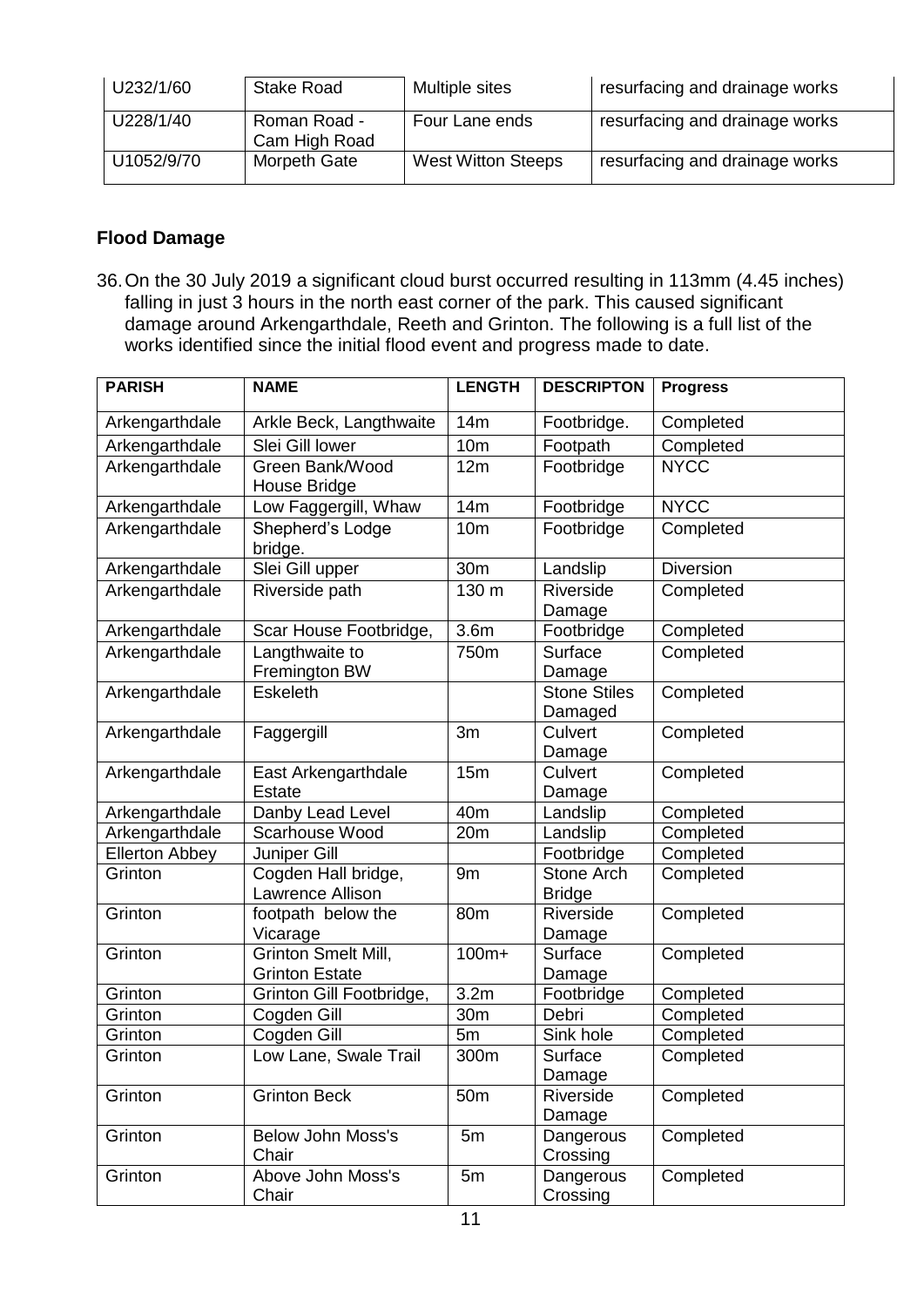| <b>Grinton Estate</b> | <b>Grinton Estate</b>                          |                  | Various<br><b>Works</b>            | Completed   |
|-----------------------|------------------------------------------------|------------------|------------------------------------|-------------|
| Malham                | Gordale                                        | 400m             | Surface<br>Damage                  | Completed   |
| Marske                | <b>Ellers</b>                                  | 5m               | Footbridge                         | Completed   |
| <b>Melbecks</b>       | <b>Birk Park, Barney Beck</b>                  | 100m             | Riverside<br>Damage                | In progress |
| Reeth                 | <b>Cringley Bottom</b>                         | 4.5 <sub>m</sub> | Footbridge                         | Completed   |
| Reeth                 | Langthwaite to<br>Fremington Bridleway         | 100m             | Landslides                         | Completed   |
| Reeth                 | Fremington Edge to<br>Cuckoo Hill              | $100m+$          | Landslides                         | Outstanding |
| Reeth                 | <b>Storthwaite Hall Upper</b><br><b>Bridge</b> | 10 <sub>m</sub>  | Footbridge<br>replaced new<br>ford | Completed   |
| Reeth                 | <b>Barney Beck Stepping</b><br><b>Stones</b>   | 12m              | Stepping<br><b>Stones</b>          | Completed   |
| Reeth                 | Town Foot to Reeth<br><b>Bridge</b>            | 275m             | Surface<br>Damage                  | Completed   |
| Reeth                 | Fremington Egde -<br><b>Hurst Route</b>        | 12m              | Surface<br>Damage                  | Completed   |
| Reeth                 | Park Field path                                | 650m             | <b>Debris</b>                      | Completed   |
| Reeth                 | <b>West Rawcroft Bridge</b>                    | 15m              | <b>Debris</b>                      | Completed   |
| Reeth                 | <b>Storthwaite Hall Lower</b><br><b>Bridge</b> | 7.5m             | Footbridge                         | Completed   |

37.This was followed by a further isolated event in Feb 2020 when Storm Ciara brought rainfall ranging between 40 and 80 millimetres (1.5 inches to 3 inches) in 24 hours across much of northern England. (The highest levels were recorded in Cumbria with 179.8 millimetres (7 inches) of rain over the course of the day). This again caused isolated flooding mainly in the Horton in Ribblesdale area with the 22m footbridge across the River Ribble at Studfold being washed away. The following is a full list of the works identified since this flood event and progress:

| <b>PARISH</b>      | <b>NAME</b>                    | <b>LENGTH</b>   | <b>DESCRIPTON</b>  | <b>PPROGRESS</b>  |
|--------------------|--------------------------------|-----------------|--------------------|-------------------|
| Grinton            | Harkerside to Stubbins         | 500m            | Surface Damage     | 2021/22           |
| Grinton            | Foreman's Leap                 | 3m              | Footbridge         | Completed         |
| Grinton            | Swale Trail - Low Lane         | 2.4 km          | Surface Damage     | Completed         |
| Grinton            | <b>Dubbin Garth Lane</b>       | 2.5 km          | Surface Damage     | Completed         |
| <b>Melbecks</b>    | Low Row                        | 8m              | Flood Bank/Wall    | 2021/22           |
| Arkengarthdale     | Langthwaite BW                 | 100 m           | Surface Damage     | 2021/22*          |
| Reeth              | <b>Storthwaite Ford</b>        | $7m +$          | <b>Ford Repair</b> | Completed         |
| Reeth              | Park Field path                | 500m            | Surface Damage     | Completed         |
| Grinton            | <b>Grinton Gill Footbridge</b> | 4.5m            | Abutment Damage    | 2021/22*          |
| Carlton Highdale   | Hindlethwaite Hall Footbridge  | 12.2m           | Footbridge         | Completed         |
| Carlton Highdale   | Hindlethwaite Hall Bridge      | 50 <sub>m</sub> | Revetment Damage   | Completed         |
| <b>East Witton</b> | <b>Cover Bridge Riverside</b>  | 50 <sub>m</sub> | Surface Damage     | 2021/22*          |
| Horton in Ribb     | <b>Studfold Bridge</b>         | 24m             | Footbridge         | <b>NYCC 20/21</b> |

\*Projects identified for 2021/22 may require additional sources of funding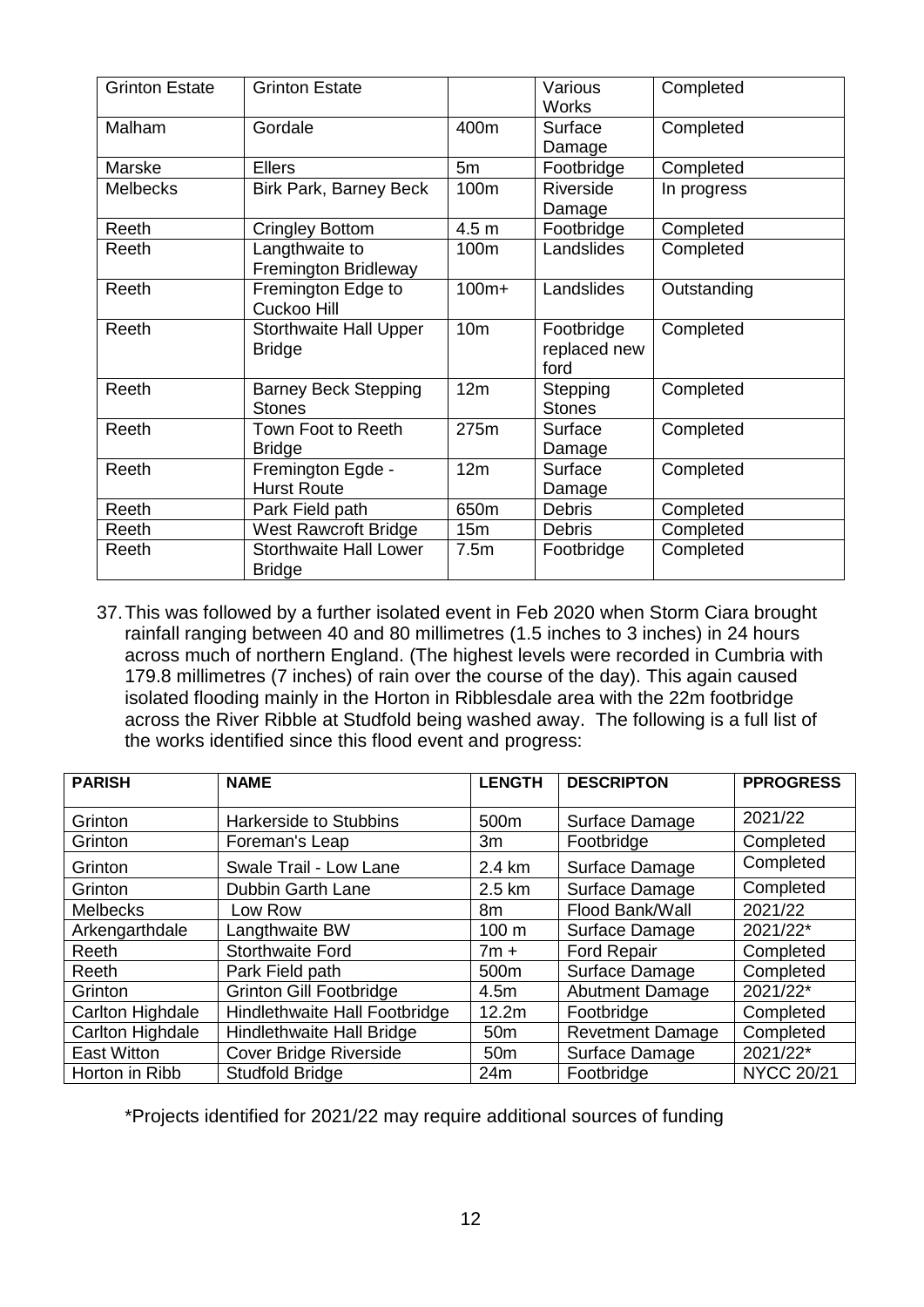A further isolated flood event occurred on 1 November 2020 causing damage to three major bridges on the River Wharfe.

| Parish                        | Name                                  | Description                                   | Progress                                                                                                                                          |
|-------------------------------|---------------------------------------|-----------------------------------------------|---------------------------------------------------------------------------------------------------------------------------------------------------|
| <b>Bolton Abbey</b>           | <b>Priory Bridge</b>                  | Damage to bridge<br>approach and<br>handrails | Repairs completed                                                                                                                                 |
| Hebden                        | Hebden<br>Suspension<br><b>Bridge</b> | Stabilising cable<br>snapped                  | Repairs completed                                                                                                                                 |
| Kettlewell with<br>Starbotton | <b>Starbotton Bridge</b>              | Damage to pier                                | Bridge closed from Nov 20 to Apr<br>21. Temporary works carried out to<br>enable bridge to be re-opened. Full<br>repair works planned for 2021/22 |

# **Conclusion**

- 38.Rights of way maintenance continues to be a 'priority programme' and an area of work where the Authority makes a clear visible difference to the National Park. We help farmers and landowners maintain their stiles and gates, whilst users of the network (both visitors and residents) have certainty about where they can go, and an enjoyable experience of the area. Businesses benefit because access to the area's special qualities, through the rights of way network, underpins the local tourism economy.
- 39.Through this past year, although difficult, we have still been able to secure a total of £207,834 external funding and in-kind contributions to support rights of way work across the National Park. In addition, the work with Dales Volunteers and other volunteers goes from strength to strength, with all rights of way surveying in the National Park continuing to be carried out by volunteers.

# **Looking ahead to 2021/22**

- 40.The Yorkshire Dales National Park Authority now manages the entire network of 2,623km of rights of way in the National Park with the signing of the delegation agreement with Lancashire County Council.
- 41.The Yorkshire Dales National Park Management Plan for 2019-24 established an objective for Public Rights of Way to:

 B1 Benefit a wide variety of users by raising the standard of all public rights of way so that 90% are 'easy to use' by 2023.

42.The ease of use figure for 2020 was 88%, which is pleasing. Despite the difficulties faced this year we remain on-course to reach the 2023 target of 90% ease of use for the National Park. However, there is a note of caution the 'ease of use' indicator measures a 5% random sample of rights of way across the network and figures can fluctuate. In addition, although we have made significant progress in dealing especially with the flood damage of 2019 we are still catching up on some of this work.